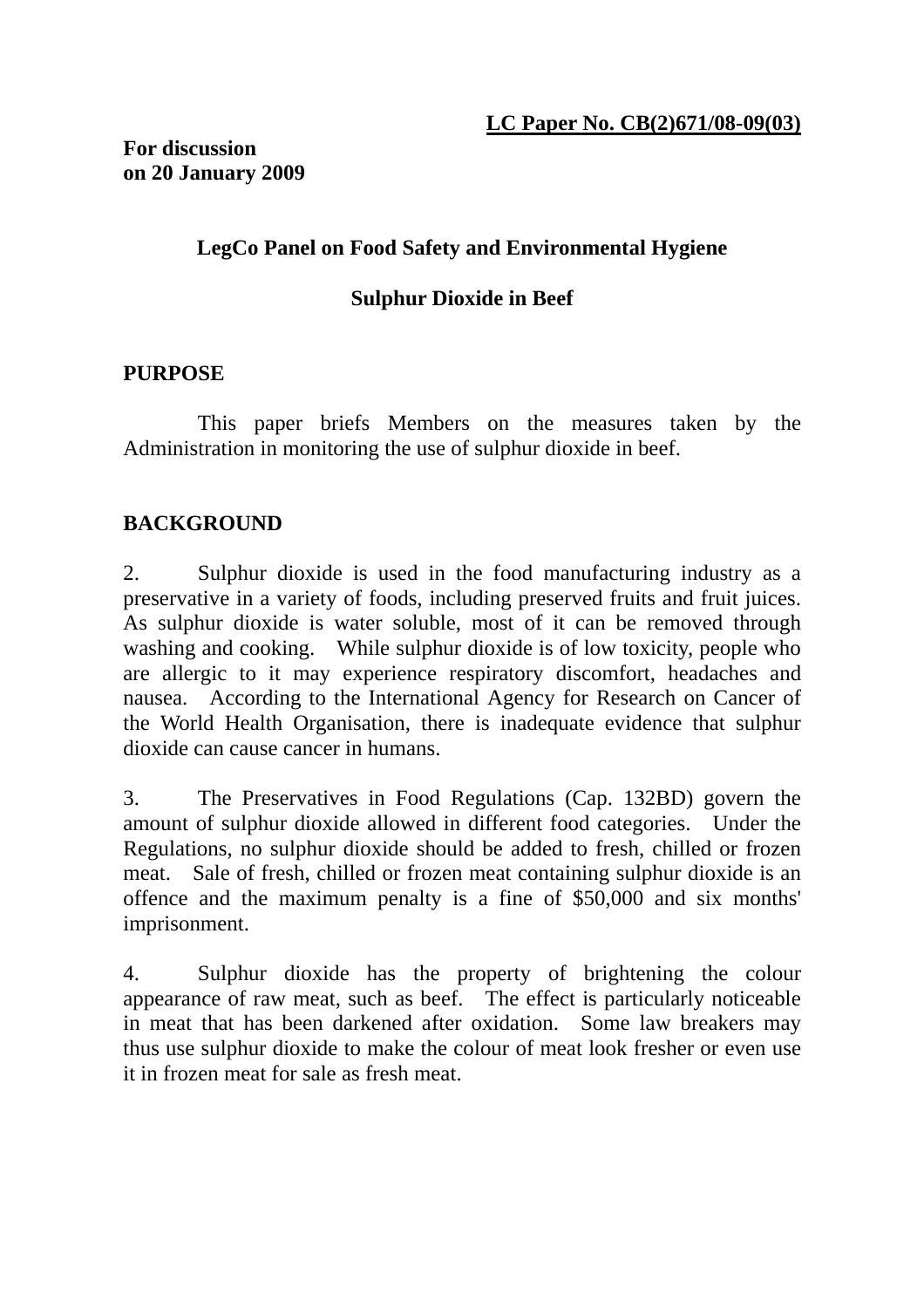#### **SURVEILLANCE AND ENFORCEMENT**

5. The Administration has always been concerned about the illegal use of sulphur dioxide by meat traders. Fresh provision shops as well as market stalls selling meat are subject to inspections from time to time to monitor the source and safety of meat on sale.

6. The Food and Environmental Hygiene Department (FEHD)'s Food Surveillance Programme is designed to control and prevent food hazards. Samples are taken at import, wholesale and retail levels for microbiological and chemical testing. Microbiological testing covers both bacteria and viruses, while chemical testing includes natural toxins, food additives and contaminants. To be in line with the international trend of putting more focus on target-based surveillance, the FEHD has started to adopt a three-tier approach to food surveillance consisting of routine food surveillance, targeted food surveillance and seasonal food surveillance since 2007. In 2007, over 64 000 food samples were tested under the Food Surveillance Programme and the satisfactory rate is over 99%.

7. The Food Surveillance Programme covers sample testing of meat from retail outlets for sulphur dioxide. In the most recent routine food surveillance conducted in September and October 2008, about 15 600 food samples were tested and some of the samples were tested for preservatives. The results have been announced in end November 2008. Four samples of fresh beef and one sample of fresh pork were found to contain sulphur dioxide, at levels ranging from 79 ppm to 2 400 ppm. Apart from including the testing of sulphur dioxide in meat in the routine surveillance programme, targeted surveillance projects focusing on this specific issue were also conducted in the past two years. The latest targeted surveillance for assessing the use of sulphur dioxide in meat was conducted from July to September 2008, with the results announced in early October 2008. In the exercise, some 290 pork and beef samples were collected for tests, among which 15 beef and four pork samples were found to contain sulphur dioxide, at levels ranging from 10 ppm to 2 100 ppm.

8. While sulphur dioxide is detected in some of the samples in the past three years, based on the levels detected, normal consumption should not lead to immediate adverse health effects in non-allergenic individuals. The FEHD took follow-up action regarding all the unsatisfactory results, including testing further samples, issuing warning letters to the shop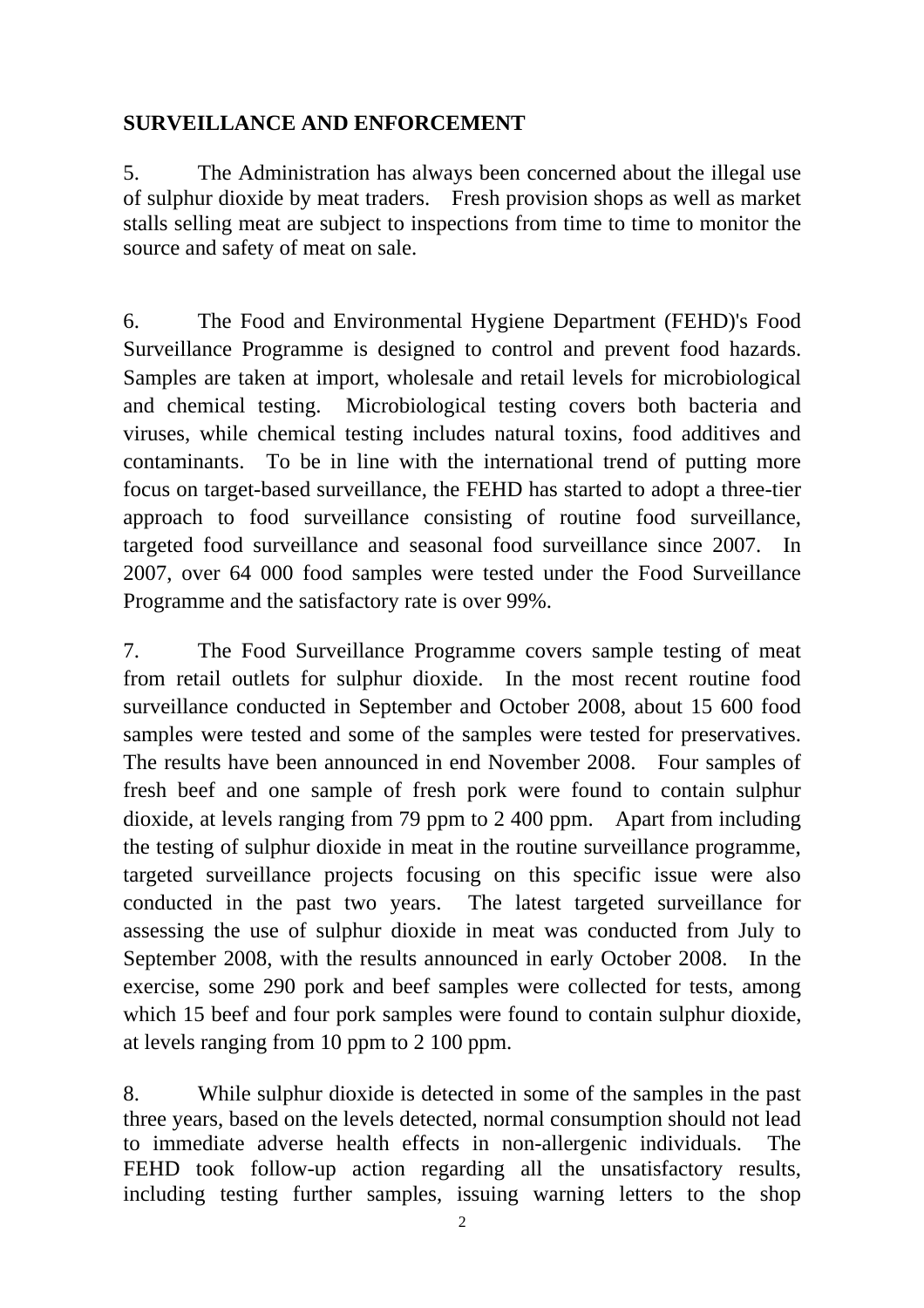operators concerned, and taking out prosecutions. The prosecution figures in relation to the use of sulphur dioxide in meat for the past three years are as follows -

| Year                | <b>No. of Prosecutions</b>       |
|---------------------|----------------------------------|
| 2006                | 12 (with 7 cases involving beef) |
| 2007                | 13 (with 9 cases involving beef) |
| $2008$ (Jan – Sept) | 10 (with 8 cases involving beef) |

9. In view of recent intelligence on suspected use of sulphur dioxide in frozen beef for sale as fresh beef, the FEHD has conducted a blitz operation to monitor the situation. The FEHD completed inspection on 23 November 2008 and collected 26 beef samples from 22 retail outlets for tests of sulphur dioxide, among which 10 were found to contain sulphur dioxide at levels ranging from 17 ppm to 5 500 ppm. The results of the operation have been published on 3 December 2008. Prosecution is in hand to bring the offenders to court. Since 38% of the samples collected contained sulphur dioxide, FEHD has mounted another blitz operation of a similar scale on 2 December 2008. Should sulphur dioxide also be detected in this batch of samples, prosecution would be considered as well. Besides, follow-up inspection and further sampling for monitoring purpose will also be made to the retail outlets with unsatisfactory results.

### **WAY FORWARD**

10. The Administration will keep in view the market situation and continue the surveillance and enforcement in relation to the illegal use of sulphur dioxide in meat. In addition to regular routine surveillance, the FEHD will continue to step up surprise inspections to all retail outlets selling beef and to take samples for testing sulphur dioxide, for closer monitoring of the situation and for sanctioning malpractices. Legal action will be taken against outlets with sulphur dioxide found in the samples collected. If convicted, other appropriate sanctions in accordance with the existing suspension/cancellation policy applicable to food premises and market tenancy will be applied.